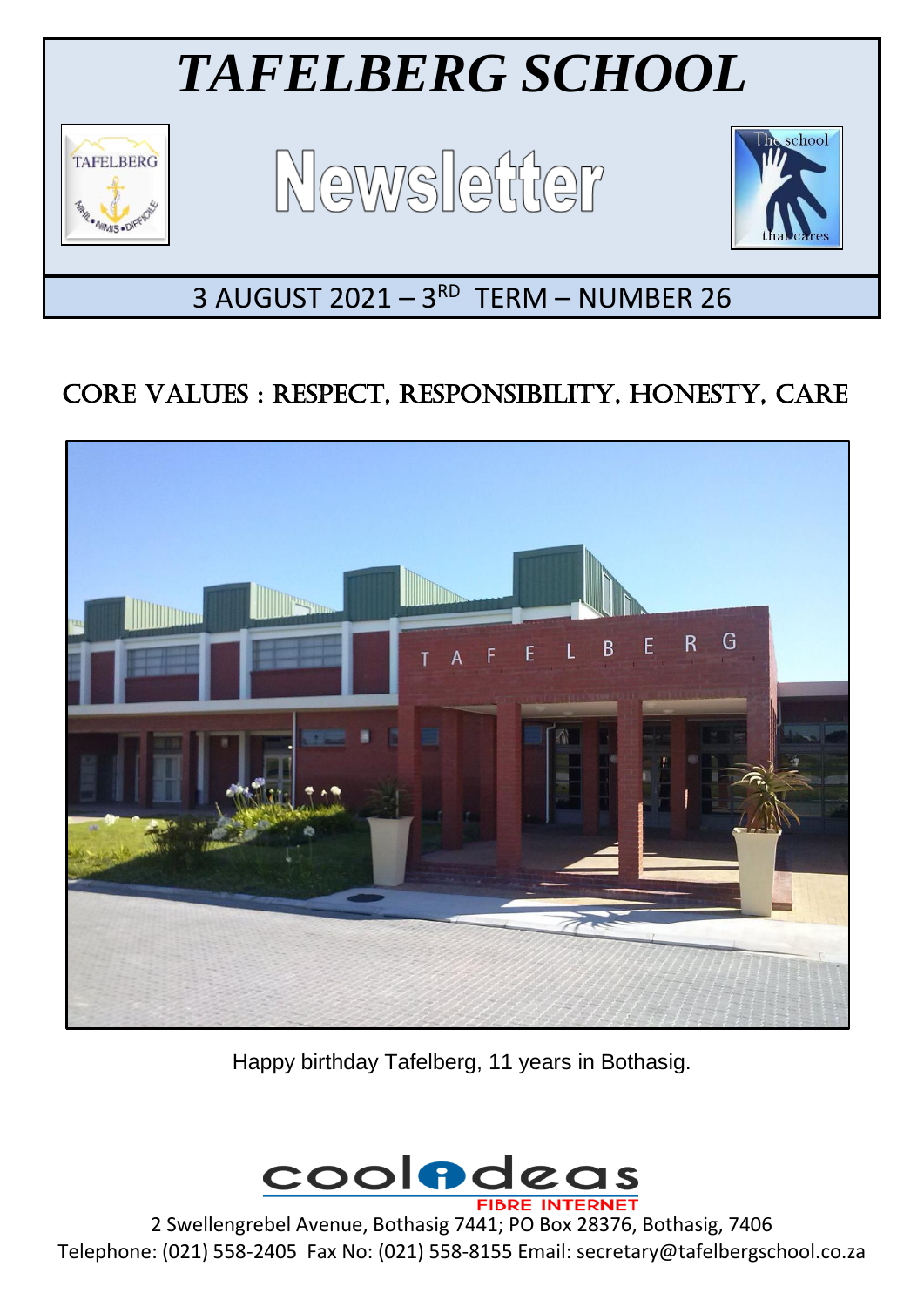#### Dear parent / guardian

There is a very worrying trend at the moment, whereby many schools (particularly high schools), are witnessing an increase in covid cases among their learners. At this early stage it seems that, in most instances, it is not connected directly to school attendance. We must, therefore, ensure that safety protocols are practised when we attend malls and social gatherings etc, as well as maintain our vigilance at school. It is important that we observe protocols and implement the appropriate safety measures in order to prevent schools being closed down again. This will severely negatively impact the learners' academic progress as research coming out at present, and reports from various educational authorities, is pointing out that online teaching and support is not as effective as face-to-face classroom teaching. Therefore, the best place for learners is to be at school. We are maintaining our protocols and the school is sanitized each day, and we hope that we can side-step the worst of the present situation. However, it becomes difficult if we have a number of staff absent for various reasons. Again I request cooperation and support from parents for our safety measures – they are in your interest and that of your child.

## **NB INFORMATION**

## **1. NB Dates 2021**

- 3-12 Aug Grade 1-3 **Parent Meetings** by appointment
- 6 Aug **Grade 4-6** Reports to learners
- 4 Aug Test Series ends (Gr7-12)
- 9 Aug Public holiday
- 10-11 Aug Grade 4-6 **Parent Meetings** by appointment
- 13 Aug **Grade 7-12** Reports to learners
- 19 Aug Photograph day

### **2. School fees 2021**

Tafelberg is a Section 21 fee-paying school, and the SA Schools Act thus places a duty on the SGB to collect such school fees from all parents as agreed upon at the parent AGM. The Budget and school fees for 2021 were voted on at the parent AGM on 18 November 2020. The Budget and school fee increase was tabled and accepted by unanimous parent vote at the AGM, as were certain school policies.

| <b>TIER</b>         | <b>FEE PER MONTH</b><br>(11 months) | <b>FEE: ANNUAL AMOUNT</b> |
|---------------------|-------------------------------------|---------------------------|
| Grade 1             | R <sub>2</sub> 100-00               | R23 100-00                |
| 2. Grades $2 - 4$   | R <sub>2</sub> 060-00               | R22 660-00                |
| 3. Grades $5-9$     | R1 900-00                           | R <sub>20</sub> 900-00    |
| 4. Grades $10 - 12$ | R <sub>2</sub> 060-00               | R <sub>22</sub> 660-00    |

- First Debit Order run :  $1<sup>st</sup>$  working day of each month
- Fees are paid over 11 months, starting January 2021 (for 2021 fees only)
- Exemptions and non-payment of fees are dealt with as per legislation and school policy
- All enquiries regarding payment of school fees and exemptions must be directed only to Mrs M Vicentini @ 021 558 2405 or [bursar@tafelbergschool.co.za](mailto:bursar@tafelbergschool.co.za)

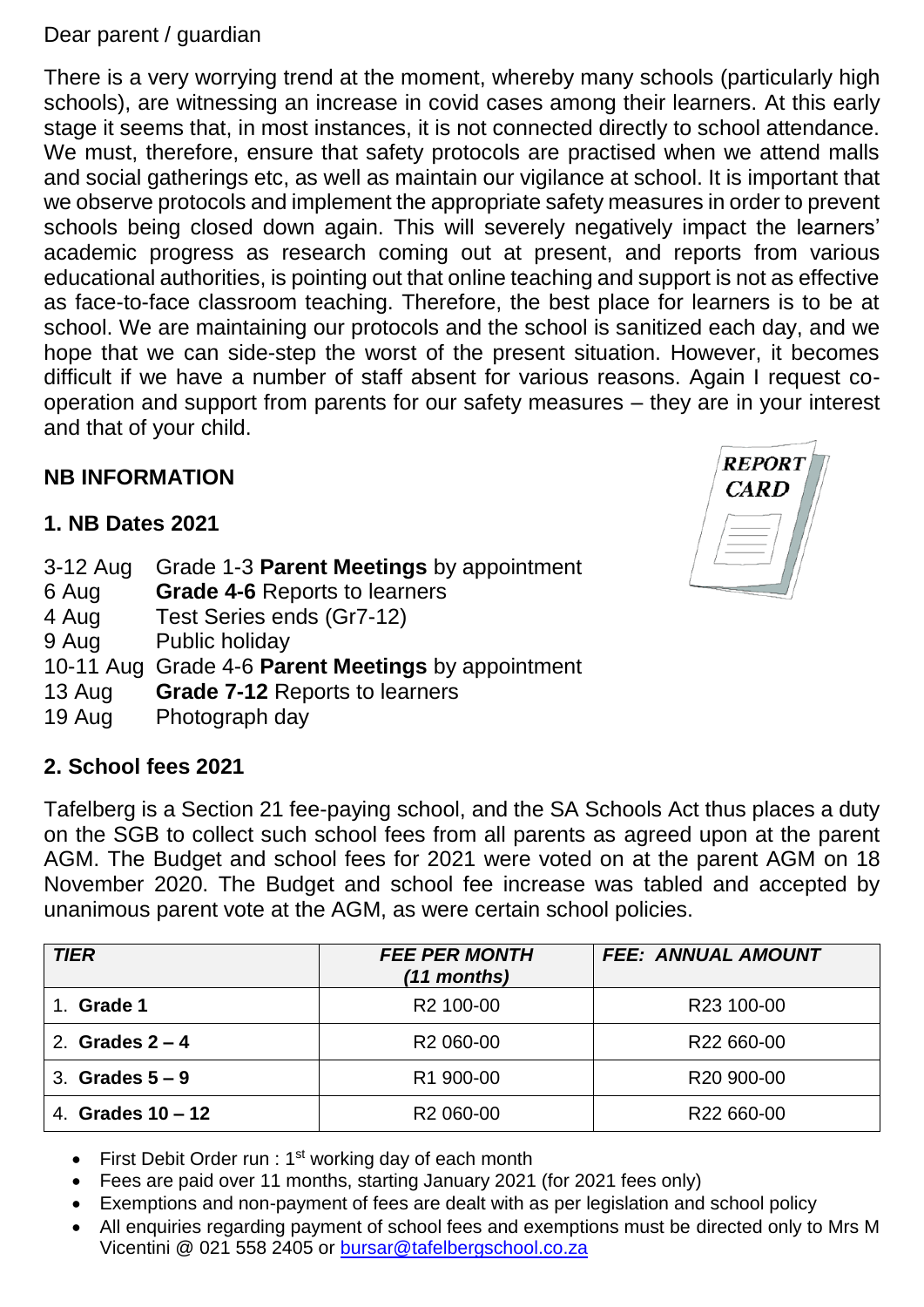## **GENERAL NEWS**

## **1. Completing of Term 2 Test Series (Grade7-12)**

Please note school times remain the same during the Test Series:

- School starts promptly at 8am and ends at normal times
- Tests will be written in the morning, thereafter, normal lessons will then continue to the end of the normal school day
- Learners that miss a test will be given *one last opportunity to write the test at a date/time organised by the school*
- Test Series (High School) ends 4 August 2021

## **2. Uniform amendment: female tailored grey long pants**

After considering cost and availability, the following uniform amendment was passed by the SGB, after the necessary consultations:

- Girls will be allowed to wear female tailored long grey pants as part of their school uniform
- The tailored grey longs will replace the navy blue long pants
- The phasing in period for this change will end on 1 January 2023, thereafter only long grey pants will be allowed

## **3. Term 3 Charity outreach - reminder**

Please donate towards our annual end-of-year parcels for our support staff who do such a great job in keeping our school clean and neat.

- Grades 1-3: any tinned foods
- Grades 4-6: any pasta, rice or beverage items
- Grades 7-9: any soaps, toothpaste, tinned fish or maize meal
- Grades 10-12: any packet of food (sauces, soups, jelly) or tinned vegetables

## **4. PTA**

 3 Sept **"Casual Day"** - stickers will be available from the class teacher at R20 each. All queries can be sent to [leigh-](mailto:leigh-ann@stokell.co.za)



[ann@stokell.co.za](mailto:leigh-ann@stokell.co.za) or 082 927 2544. Please support your PTA small-change fundraiser … every cent donated contributes to its success. Furthermore, keep swiping your MySchool and Makro cards at all participating stores – it costs you nothing but raises much-needed funds for your school.

 There will be a sale on **second hand school clothes** on Thursday 5th August from 2pm - 3.30pm. All items R20.

## **5. Covid update**

Parents are reminded to inform the school if their child has tested positive (or come into close contact), and to take the necessary precautions. As at the time of this Newsletter:

- 1 staff member tested positive and is in isolation ((those in contact with positive learners/staff have been contacted directly)
- 3 covid positive learners

*"Close contact" – within 1 meter distance of a covid positive person, and wearing no mask.*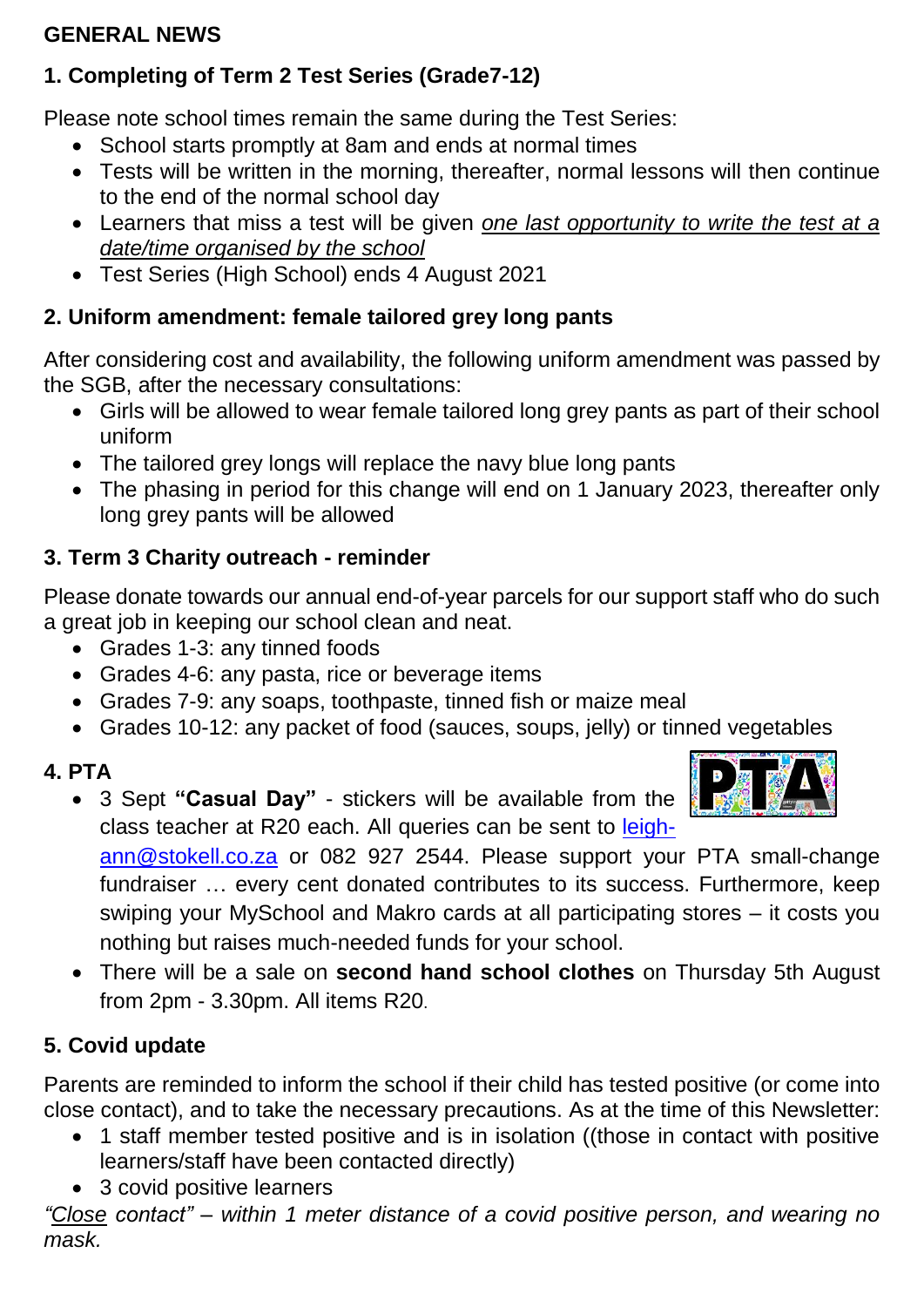#### **6. Covid-19 safety measures**

- Should your child test positive for Covid, they are to self-isolate at home for the required period, before returning to school.
- Please remember to screen your child before they come to school. Should they show symptoms of Covid (temperature of 38<sup>°</sup>C and above, coughing, headaches, sore throat etc.) and or have come into close contact with a Covid positive person, they need to stay at home for the prescribed period before returning to school.
- As per our Covid policy, parents will be required to fetch their child immediately should the learner disregard our safety protocols – we need to be responsible and prevent the spread of Covid.
- Parents must ensure that their child does not arrive late (i.e. after 8am) as this will comprise our safety measures. We need your co-operation in this matter in order not to compromise our safety protocols. Latecomers will have to wait at the learner gate until all teachers are at their assigned posts. Once this is done, the learner gate will be opened to allow the orderly implementation of screening late comers. Staff are stretched at this stage and cannot be in two places at one time.
- No parents nor visitors will be allowed entry to the school before 9am.
- All learners, parents, visitors etc. MUST wear a mask properly (covering both nose and mouth), in order to be allowed entry to the school grounds.
- A reminder that learners must wear a mask and not a "buff".

#### **7. Reminders – general**

- At this time, all sport is cancelled until further notice.
- Learners late in mornings are to wait outside, at the learner gate entrance
- **Should you not want your child's photograph to appear in the Newsletter and or annual School Magazine, please inform the school ASAP.**
- Please inform the school of any changes to phone numbers/addresses
- Contact Mrs M Turner: Head Learning Support [\(mandyed@mweb.co.za\)](mailto:mandyed@mweb.co.za)%20should) should you need advice/assistance with supporting your child at home
- The school in no way endorses any product, service or entity (nor any claim made by them) advertised in this Newsletter.

## **Thought for today**: "Safety isn't expensive, it's priceless" - anon



ENTER TO LEARN … LEAVE TO SERVE

Mr L E Benecke **Principal**